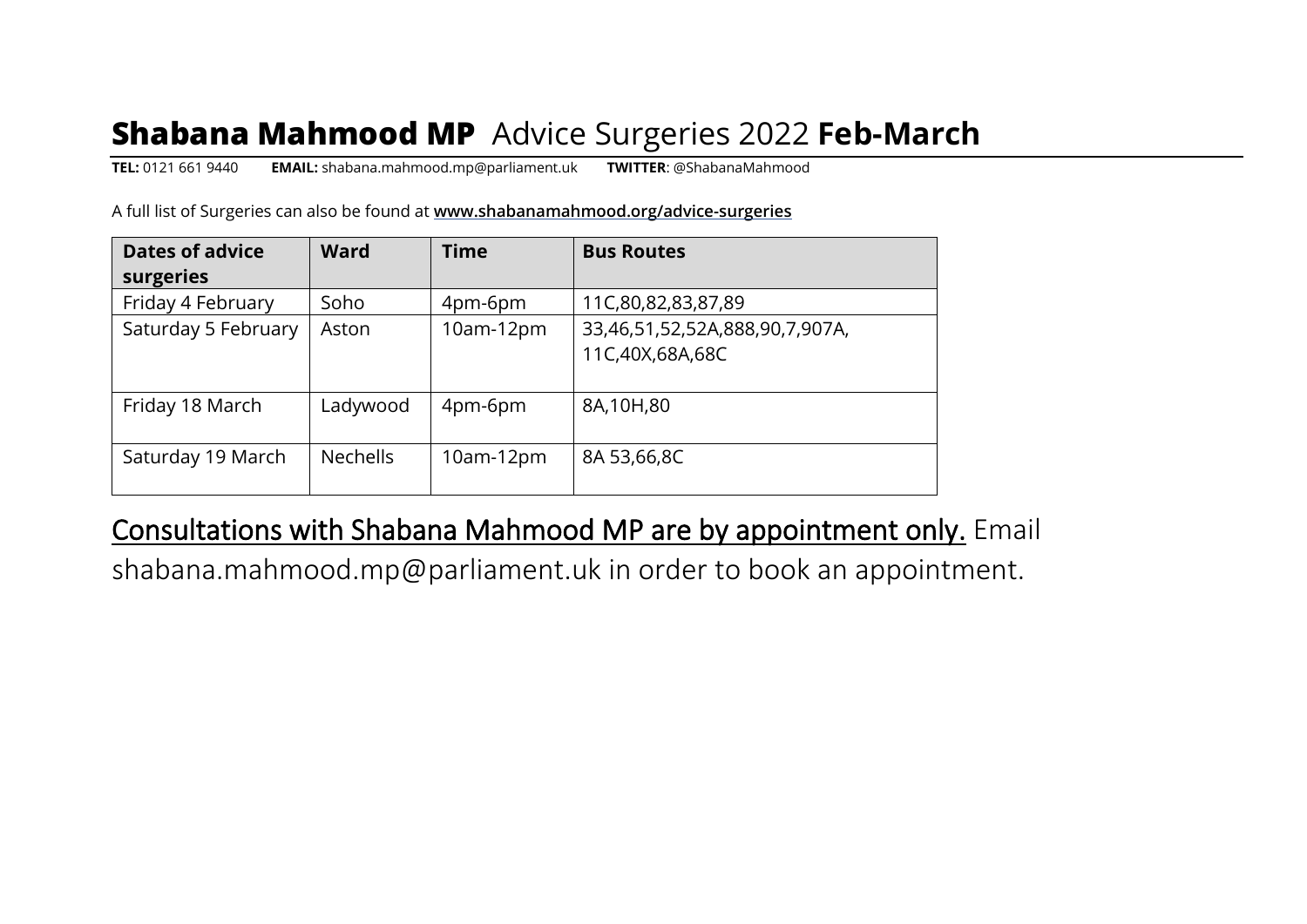## **Shabana Mahmood MP** Advice Surgeries 2022 **May**

**TEL:** 0121 661 9440 **EMAIL:** shabana.mahmood.mp@parliament.uk **TWITTER**: @ShabanaMahmood

A full list of Surgeries can also be found at **www.shabanamahmood.org/advice-surgeries**

| <b>Dates of advice</b><br>surgeries | <b>Ward</b>     | <b>Time</b> | <b>Bus Routes</b>                                 |
|-------------------------------------|-----------------|-------------|---------------------------------------------------|
| Friday 6 May                        | Soho            | 4pm-6pm     | 11C,80,82,83,87,89                                |
| Saturday 7 May                      | Aston           | $10am-12pm$ | 33,46,51,52,52A,888,90,7,907A,<br>11C,40X,68A,68C |
| Friday 20 May                       | Ladywood        | 4pm-6pm     | 8A,10H,80                                         |
| Saturday 21 May                     | <b>Nechells</b> | $10am-12pm$ | 8A 53,66,8C                                       |

#### Consultations with Shabana Mahmood MP are by appointment only. Email

shabana.mahmood.mp@parliament.uk in order to book an appointment.